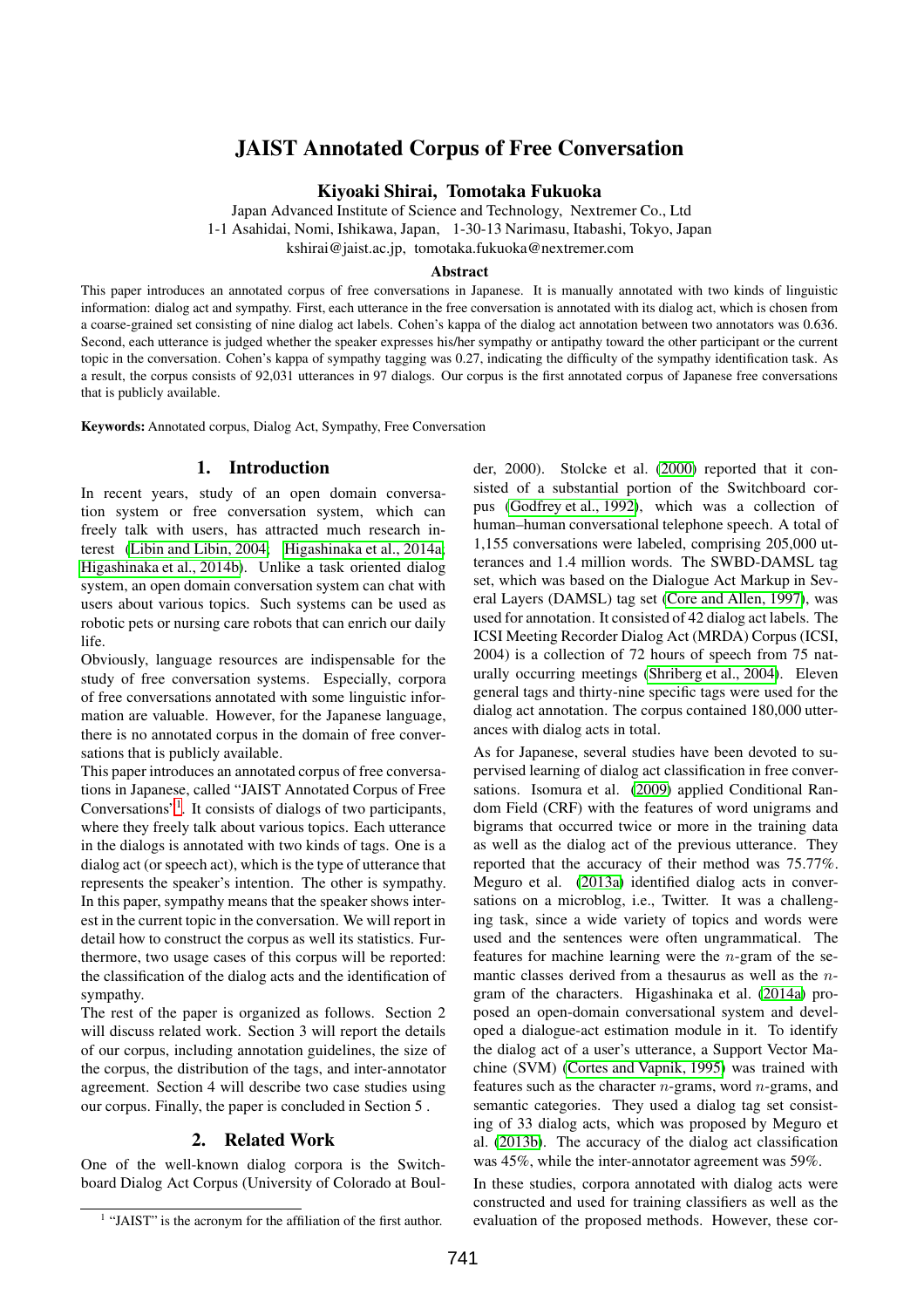pora were not released. There is no annotated public corpus of free conversations in Japanese, which can be used by every researcher.

One of the important characteristics in a free conversation is the sympathy of a speaker for topics in a conversation

[\(Anderson and Keltner, 2002;](#page-6-11) [Higashinaka et al., 2008\)](#page-6-12). In the past studies of dialog systems, sympathy was usually considered as one of the dialog act classes [\(Minami et al., 2010;](#page-6-13) [Sekino and Inoue, 2010;](#page-6-14) [Meguro et al., 2013b;](#page-6-10) [Shriberg et al., 2004\)](#page-6-6). On the other hand, sympathy is independently tagged to the utterance in our corpus, since we think that sympathy plays an important role in a free conversation system. Topics in free conversations are not fixed but could be changed by the speakers at any time. To make the conversation natural and smooth, however, the free conversation system can not arbitrarily change the topics. It is uncomfortable for the user if the system were to suddenly change the topic when the user wants to continue talking on the current topic, or if the system were to keep the same topic when the user is bored and does not want to talk on that topic any more. The sympathy of the user is one of the useful clues to guess what would be a good time for changing the topic. If the user shows sympathy for the current topic, the system should continue the conversation with the same topic. On the other hand, if the user does not display sympathy, the system should provide another topic. The peculiarity of our corpus is that the dialog act and sympathy are tagged separately.

# 3. The Construction of the Corpus

## 3.1. The Raw Corpus

The Nagoya University conversation corpus (Fujimura et al., 2012b) was chosen as the texts for the annotation. It consists of transcriptions of 120 free conversations between two or more participants. The total duration of the dialog is about 100 hours. Each utterance was transcribed by hand. The corpus was developed by Fujimura et al. [\(2012\)](#page-6-15) at Nagoya University, but has now been released by the National Institute for Japanese Language and Linguistics (NINJAL). It is freely available at the web site of NINJAL. Not all, but 97 dialogs, where only two people participate in the conversation, were chosen for the annotation. The statistics of the sub-corpus are shown in Table [1.](#page-1-0) It indicates that each dialog is rather long.

| Number of dialogs                       | 97     |
|-----------------------------------------|--------|
| Number of utterances                    | 92,020 |
| Average number of utterances per dialog | 949    |

<span id="page-1-0"></span>

| Table 1: Statistics of corpus |
|-------------------------------|
|-------------------------------|

## 3.2. Overview of Annotation

Each utterance in our corpus has the following information.

• Speaker ID

An identification number of the speaker. It has been already annotated in the Nagoya University conversation corpus.

• Turn taking

A flag indicating whether the speaker has changed or not. This was automatically annotated.

• Dialog act

A dialog act of an utterance.

• Sympathy tag

A tag that represents whether the speaker shows sympathy or antipathy.

We have manually annotated the utterances with the dialog act and sympathy tags.

## 3.3. Annotation with Dialog Act

Nine dialog acts were formulated for the annotation. Table [2](#page-2-0) shows these dialog acts, their definitions, and examples of utterances.

The annotation guidelines of the dialog act are as follows:

- Decide on the dialog act for the utterance, considering its context. To consider the context, the utterances should be annotated in the same order as they occur in the dialog.
- Choose one dialog act for each utterance. When two or more dialog acts are possible, choose the primary one. However, it is allowed to assign multiple dialog acts, but only when the annotator cannot decidedly choose one dialog act.
- Guidelines for Response(Yes/No)

"Response(Yes/No)" should be the tag for an utterance that consists of a short phrase such as "yes" or "no." The annotation of "Response(Yes/No)" is restricted to the context just after an utterance of "Question(Yes/No)," "Question(What)," "Confirmation," or "Request." It is not necessary to always give the tag "Response(Yes/No)" to the response to an utterance of a "Question(Yes/No)". If the speaker replies to a yes/no question by a declarative sentence, not "Response(Yes/No)," but "Response(Declaration)" should be chosen.

• Guideline for Response(Declaration)

The tag "Response(Declaration)" should be applied to a speaker's response presented by declarative sentences. The annotation of "Response(Declaration)" is restricted to the context just after the utterance of "Question(Yes/No)," "Question(What)," "Confirmation," or "Request." It is not necessary to always apply the tag "Response(Declaration)" to the response to an utterance of "Question(What)." If the speaker replies to a wh\*-question by "yes" or "no," not "Response(Declaration)," but "Response(Yes/No)" should be chosen.

Table [3](#page-2-1) presents the numbers of dialog acts and their proportions in the constructed corpus. The most frequent dialog act is "Self-disclosure," followed by "Backchannel," "Response(Declaration)," and "Question(Yes/No)." On the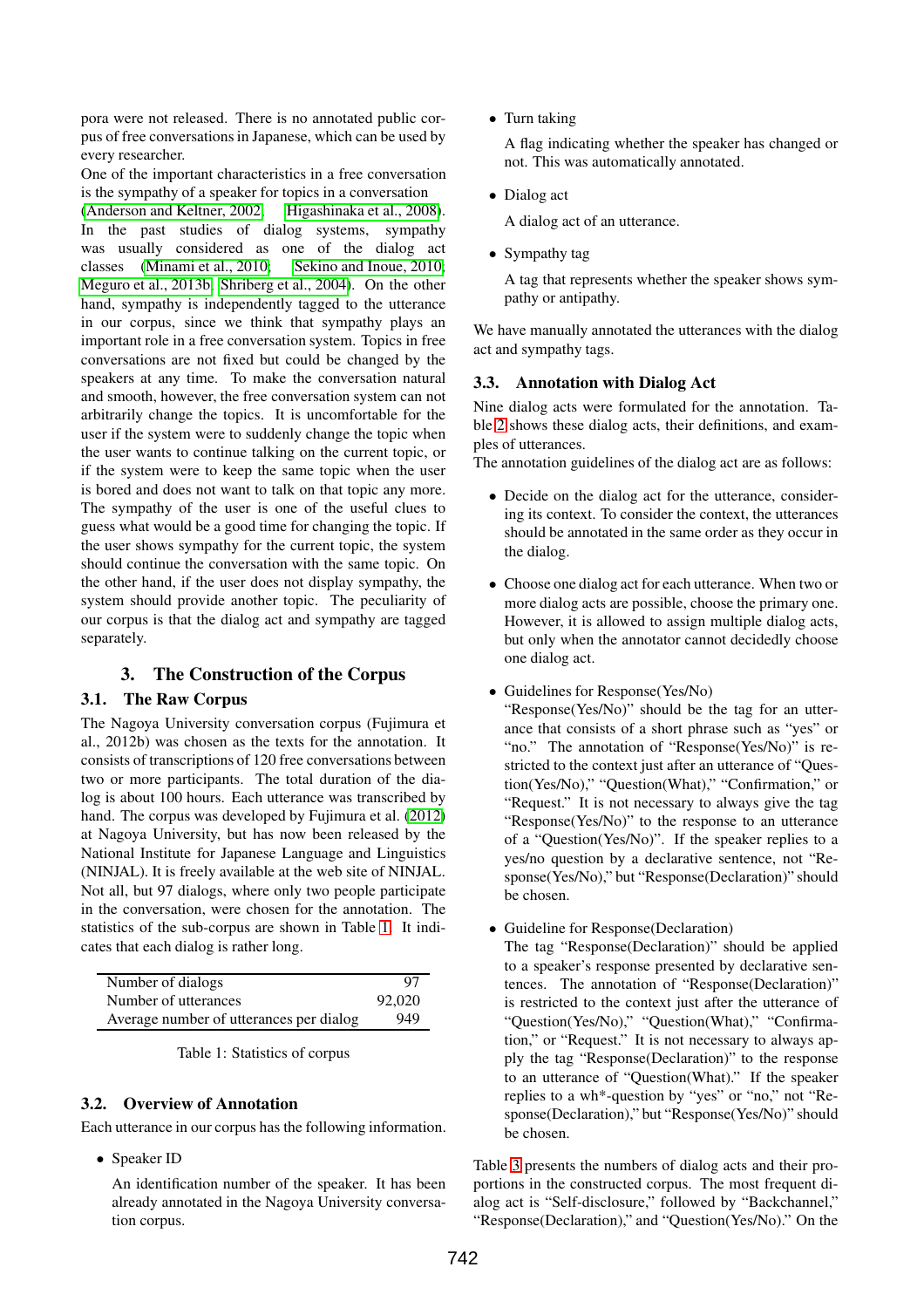|         | ID dialog act           | definition                                                                    | example                               |
|---------|-------------------------|-------------------------------------------------------------------------------|---------------------------------------|
|         | $d_1$ Self-disclosure   | Speaker expresses his/her opinion or fact.                                    | In short, he has a meager vocabulary. |
|         | $d_2$ Question(Yes/No)  | Speaker asks a yes/no question.                                               | Can I turn on the light for a moment? |
|         | $d_3$ Question(What)    | Speaker asks a question (what, who, when, how, etc.).                         | Which country did he come from?       |
|         | $d_4$ Response (Yes/No) | Speaker replies to a question with a short phrase.                            | Yes, please.                          |
|         |                         | $d_5$ Response (Declaration) Speaker replies to a question with a declarative | Yeah, so, he came from Brazil.        |
|         |                         | sentence.                                                                     |                                       |
|         | $d_6$ Backchannel       | Speaker gives a short response                                                | $Uh$ -huh.                            |
| $d_7$   | Filler                  | Speaker utters a short phrase to just fill in the time.                       | Wow.                                  |
| $d_{8}$ | Confirmation            | Speaker confirms the hearer's understanding.                                  | Really?                               |
|         | $d_9$ Request           | Speaker requests something of a hearer.                                       | Please introduce that person to me.   |

<span id="page-2-0"></span>Table 2: Definition of dialog acts

| ID      | dialog act            | frequency | proportion |
|---------|-----------------------|-----------|------------|
| $d_1$   | Self-disclosure       | 53,701    | 58.35%     |
| $d_2$   | Question(Yes/No)      | 6,430     | $6.99\%$   |
| $d_3$   | Question(What)        | 3,950     | 4.29%      |
| $d_4$   | Response(Yes/No)      | 2,130     | 2.31%      |
| $d_5$   | Response(Declaration) | 7,508     | 8.16%      |
| $d_{6}$ | Backchannel           | 9,216     | 10.01%     |
| $d_7$   | Filler                | 4,405     | 4.79%      |
| $\,d_8$ | Confirmation          | 3,940     | 4.28%      |
| $d_{9}$ | Request               | 751       | 0.82%      |

<span id="page-2-1"></span>Table 3: Distribution of dialog acts

other hand, the utterance of a "Request" seldom appears in free conversations. Its proportion is only 0.8%.

Although it is allowed to assign two or more dialog acts to one utterance, the annotators are required to assign one dialog act as much as possible. As a result, only 11 utterances were annotated with two dialog acts.

A dialog act is assigned by one annotator for each utterance, although two annotators work for the construction of the whole annotated corpus. To check the inter-annotator agreement, only three dialogs were annotated by two annotators. The agreement ratio is 0.773 and Cohen's kappa is 0.636.

# 3.4. Annotation with Sympathy Tag

Three sympathy tags are defined for the annotation.

## Sympathy

This is assigned if a speaker expresses sympathy with the other participant's previous utterance or a current topic in a conversation.

(example) *That is great!*

#### Antipathy

This is assigned if a speaker expresses antipathy towards the other participant's previous utterance or a current topic in a conversation.

(example) *I can't agree with you.*

# Neutral

This is chosen if a speaker expresses neither sympathy nor antipathy.

The annotation guidelines for the sympathy tags are as follows:

- The utterance is likely to be sympathetic or antipathetic when the previous utterance is subjective. For example, if one participant expresses his/her opinion, sentiment, or impression, another participant may express sympathy or antipathy.
- The "Sympathy" tag can be assigned when an utterance shows sympathy or approval. However, if a speaker just shows agreement with the other participant, the "Sympathy" tag is not assigned.

(example) P1: *We will arrive at around 11 tonight.* P2: *Yes.*

Speaker P2 agrees with P1, but does not show any sympathy with the fact said by P1. Therefore, P2 should be tagged as "Neutral."

• The "Antipathy" tag can be assigned when an utterance shows antipathy or bad feeling. As with the sympathy tag, if a speaker just disagrees with the other participant, the "Antipathy" tag is not assigned.

> (example) P1: *He is a cunning fellow, isn't he?* P2: *I don't think so.*

The speaker disagrees with P1's comment, but does not express any ill feeling. Therefore, "Neutral" should be chosen for the utterance of P2.

Table [4](#page-2-2) shows the number of occurrences of each sympathy tag and its proportion in the constructed corpus. It is found that the number of sympathy and antipathy tags is quite small. Most of utterances are tagged as "Neutral."

| sympathy tag | frequency | proportion |
|--------------|-----------|------------|
| Sympathy     | 1,067     | 1.16%      |
| Antipathy    | 222       | $0.24\%$   |
| Neutral      | 90,731    | 98.60%     |

<span id="page-2-2"></span>Table 4: Distribution of sympathy tags

The same annotators who worked for the dialog act tagging also annotated the corpus with the sympathy tags. Two annotators gave the sympathy tags to only three dialogs, this was done to measure the inter-annotator agreement; the rest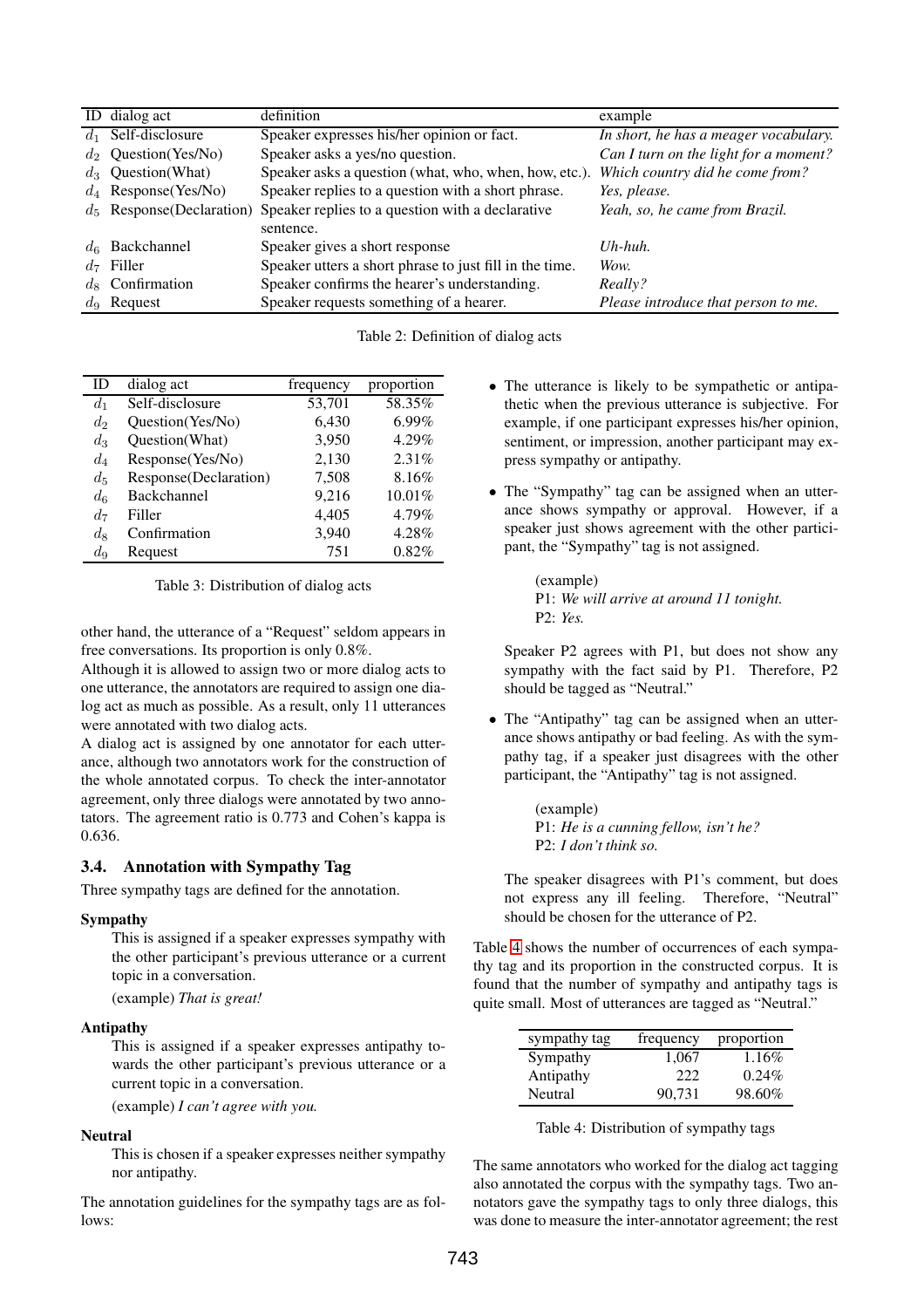of the dialogs were annotated by one annotator. Cohen's kappa of the sympathy annotation is 0.27. This indicates the difficulty of the sympathy identification task. In particular, the judgment of implicit sympathy tends to be inconsistent. Here implicit sympathy means a sympathetic utterance without any linguistic features that clearly indicate sympathy. Sympathy in such an utterance can be identified by its context and/or prosody. Intuitively, prosody is an important clue to judging the sympathy of a speaker. However, only the transcriptions of the utterances were used: no speech information was used for the annotation. In the future, the definition of "sympathetic utterance" should be clarified in order to have better guidelines for consistent annotation.

# 4. The Case Studies

Two case studies of the JAIST Annotated Corpus of Free Conversations are reported. In the first case, the corpus was used as labeled data to train a model for the classification of the dialog acts. In the second case, the corpus was used for training a classifier of sympathy identification.

## 4.1. Classification by Dialog Acts

The task considered in this subsection is to classify a given utterance by its dialog act. Fukuoka and Shirai proposed a method for dialog act classification and evaluated their method on the JAIST Annotated Corpus of Free Conversations [\(Fukuoka and Shirai, 2017\)](#page-6-16). The present paper briefly introduces their method and the results of the experiment.

#### 4.1.1. Method

Figure [1](#page-3-0) shows an overview of the classification model. For each dialog act, a binary classifier that judges whether a given utterance has a dialog act is trained. An optimized set of the features is empirically determined for each classifier of the dialog act. The binary classifiers also calculate the reliability of the judgment. After nine classifiers are applied, one dialog act is chosen by considering the judgment and the reliability of the nine classifiers. L2-regularized logistic regression is used for training the binary classifiers. The probability given by LIBLINEAR [\(Fan et al., 2008\)](#page-6-17) is used as the reliability of the classification.

Table [5](#page-4-0) shows a list of the types of the proposed features. These features were designed by manually analyzing free conversations. The linguistic characteristics of the dialog acts were carefully considered for the feature engineering. The set of the feature types is optimized for each dialog act by removing ineffective feature types. Figure [2](#page-3-1) shows the algorithm of the feature type optimization.  $E$  stands for the initial feature set consisting of all proposed features, while  $E'$  stands for the optimized one. The function  $f(X)$ <br>denotes the  $F$ -measure of binary classification of the dialog denotes the F-measure of binary classification of the dialog act for the development data, where the binary classifier was trained with the feature set  $X$ . For each feature type  $f_i$  in E, if  $f(E \setminus \{f_i\})$  is less than or equal to  $f(E)$ ,  $f_i$ is regarded as effective and added to  $E'$ . After checking all the feature types in  $E$ , the optimization is terminated if no more feature type is removed (line 6). Otherwise, we update  $E$  by  $E'$  (line 11) and repeat the same procedure.

 $f(E')$  sometimes becomes lower than  $f(E)$  at line 7. This means that removal of each ineffective feature increases the means that removal of each ineffective feature increases the



<span id="page-3-0"></span>Figure 1: Overview of dialog act classification

F-measure, but the simultaneous removal of two or more ineffective features causes a decrease of the F-measure. In such a case, we choose the most ineffective feature  $f<sub>x</sub>$ , where the difference between  $f(E \setminus \{f_i\})$  and  $f(E)$  is the maximum, and remove only  $f_x$  from E (line 9).

**Input:**  $E = \{f_1, f_2, \dots, f_n\}$ Output:  $E'$ 1: while true do 2:  $E' \leftarrow \emptyset$ 3: **for all**  $f_i \in E$  do 4: **if**  $f(E) \ge f(E \setminus \{f_i\})$  then  $E' \leftarrow E' \cup \{f_i\}$ 5: end for 6: **if**  $E = E'$  then return  $E'$ <br>7. **if**  $f(E) > f(E')$  then 7: **if**  $f(E) > f(E')$  then<br>8.  $f = \arg\max_{E} f(E)$ 8:  $f_x = \arg \max_{f_i} f(E \setminus \{f_i\}) - f(E)$ <br>9:  $E \leftarrow E \setminus \{f_x\}$  $E \leftarrow E \setminus \{f_x\}$ 10: else 11:  $E \leftarrow E'$ 12: end if 13: end while

<span id="page-3-1"></span>Figure 2: Algorithm of feature set optimization

After the judgment and its reliability for nine dialog acts have been obtained, one dialog act is chosen by Equation [\(1\)](#page-3-2). We compare the reliability of each classifier  $(r(d_i))$ and choose the dialog act with the maximum reliability.

<span id="page-3-2"></span>
$$
\hat{d} = \arg \max_{d_i} r(d_i) \tag{1}
$$

In addition, two additional procedures are introduced, as in Equation [\(2\)](#page-3-3).

<span id="page-3-3"></span>
$$
\hat{d} = \begin{cases}\n\arg \max_{d_i} w_i \cdot r(d_i) & \text{if } \text{rank}(1) = \text{Self-disclosure} \\
\text{classify}(\text{rank}(1), \text{rank}(2)) \\
\text{if } \{\text{rank}(1), \text{rank}(2)\} = \{d_6, d_7\} \text{ or } \{d_2, d_8\} \\
\text{arg } \max_{d_i} r(d_i) & \text{if otherwise}\n\end{cases}
$$
\n(2)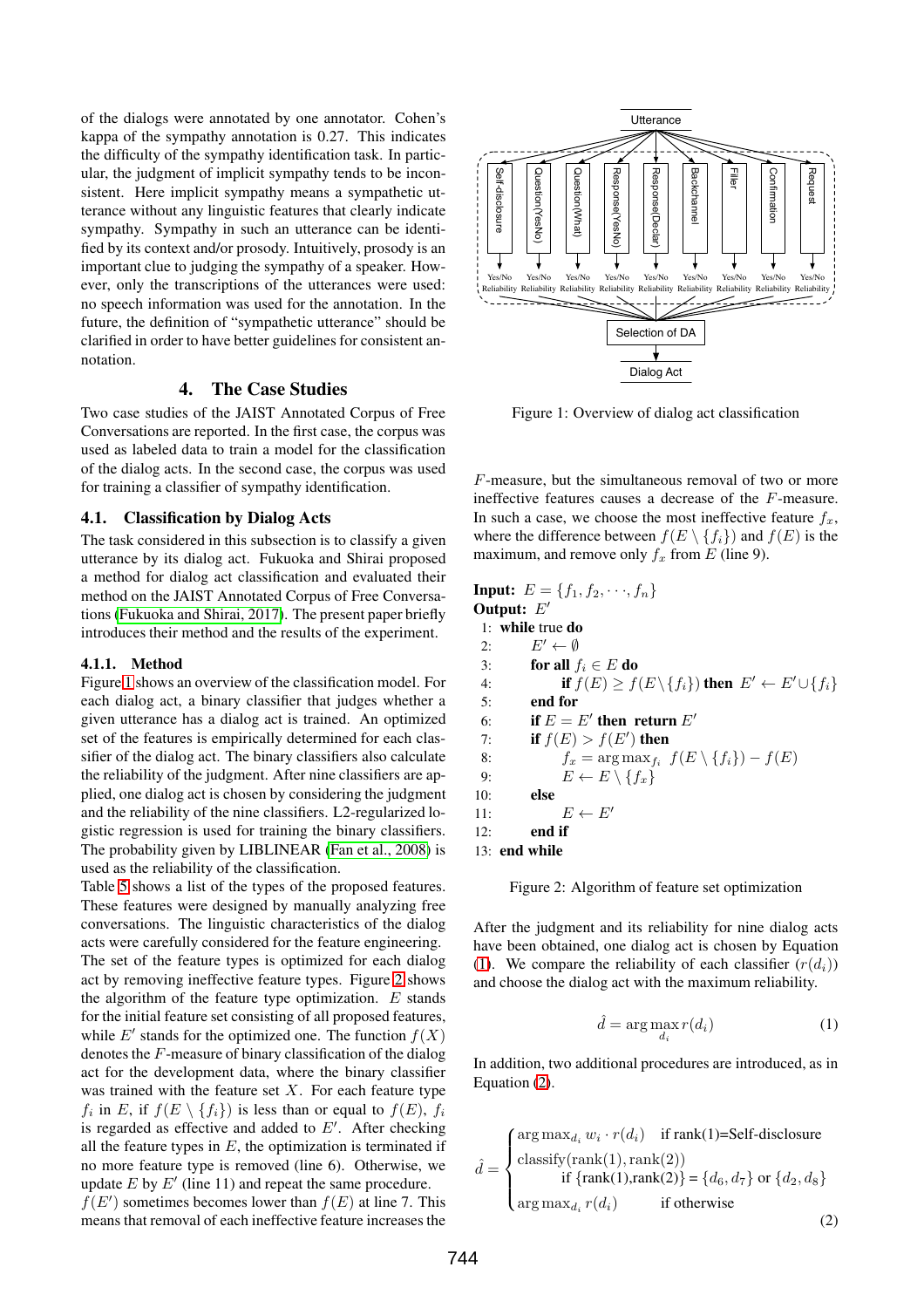|         | $f_1$ : word <i>n</i> -gram                                        | $f_{14}$ : keyword of "Backchannel"                         |
|---------|--------------------------------------------------------------------|-------------------------------------------------------------|
|         | $f_2$ : word <i>n</i> -gram in previous utterance                  | $f_{15}$ : keyword of "Filler"                              |
|         | $f_3$ : content word                                               | $f_{16}$ : key phrase of "Request" at the end of utterance  |
|         | $f_4$ : content word in previous utterance                         | $f_{17}$ : key phrase of "Backchannel" at the end of utter- |
|         | $f_5$ : word <i>n</i> -gram at the end of utterance                | ance                                                        |
|         | $f_6$ : word <i>n</i> -gram at the end of previous utterance       | $f_{18}$ : previous dialog acts of the hearer               |
|         | $f_7$ : sequence of function words at the end of utterance         | $f_{19}$ : previous dialog acts of the speaker              |
| $f_8$ : | sequence of function words at the end of previous                  | $f_{20}$ : length of utterance                              |
|         | utterance                                                          | $f_{21}$ : turn taking                                      |
|         | $f_9$ : pair of word <i>n</i> -gram at the end of current and pre- | $f_{22}$ : existence of content word                        |
|         | vious utterances                                                   | $f_{23}$ : repetition of content words (1)                  |
|         | $f_{10}$ : pair of sequence of function words at the end of        | $f_{24}$ : repetition of content words (2)                  |
|         | current and previous utterances                                    | $f_{25}$ : repetition of content words (3)                  |
|         | $f_{11}$ : keyword of question                                     | $f_{26}$ : utterance formed by one content word             |
|         | $f_{12}$ : keyword of "Question(Yes/No)"                           | $f_{27}$ : utterance formed by one function word            |
|         | $f_{13}$ : keyword of "Response(Yes/No)"                           | $f_{28}$ : duplication of words in current utterance        |

<span id="page-4-0"></span>Table 5: Features for dialog act classification

In the preliminary experiment, many utterances were wrongly classified as "Self-disclosure," because the reliability of "Self-disclosure" is usually much higher than the others. This is because the proportion of "Self-disclosure" utterances is the greatest in our corpus, as shown in Table [3.](#page-2-1) To alleviate the imbalance of the reliability of the dialog acts, the weighted reliability of the dialog acts are compared when the highest ranked dialog act is "Selfdisclosure" as in the first case in Equation [\(2\)](#page-3-3). The weights of the dialog acts, w*i*, are optimized on the development data. Furthermore, it was found that two specific pairs of dialog acts are very difficult to distinguish:  $d_6$ (Backchannel) &  $d_7$ (Filler) and  $d_2$ (Question(Yes/No)) &  $d_8$ (Confirmation). Therefore, if the first and second ranked dialog acts are  $(d_6, d_7)$  or  $(d_2, d_8)$ , other classifiers that select one of these dialog acts are used to make the final determination of the dialog act, as in the second case of Equation [\(2\)](#page-3-3). The classifiers are separately trained with the union of the optimized feature sets of two dialog acts.

#### 4.1.2. Experiment

In the experiment, the JAIST Annotated Corpus of Free Conversations was randomly divided into three sets, as shown in Table [6.](#page-4-1)

|                 | # of dialog | # of utterance |
|-----------------|-------------|----------------|
| Training set    | 77          | 74,228         |
| Development set | 10          | 8,984          |
| Test set        | 10          | 8.694          |

<span id="page-4-1"></span>

| Table 6: Data sets |  |  |
|--------------------|--|--|
|--------------------|--|--|

Table [7](#page-5-0) presents the precision  $(P)$ , recall  $(R)$  and  $F$ measure  $(F)$  of the classification of each dialog act, as well as their macro- and micro-averages. BL*<sup>s</sup>* stands for the baseline, where a unique feature set was used for training the classifier. The feature set was chosen by the algorithm of Figure [2](#page-3-1) so that the F-measure of the classification of all dialog acts is maximized.  $Pro<sub>p</sub>$  is the proposed method that simply chooses the dialog act with the highest reliability, as in Equation  $(1)$ .  $Pro<sub>b</sub>$  is the proposed method that chooses the dialog act by Equation [\(2\)](#page-3-3).

 $Pro<sub>b</sub>$  achieved satisfactory results, i.e., 82.5% of the microaverage of the F-measure. Furthermore, the proposed methods outperformed the baseline. It was confirmed, by the McNemar's test, that the difference between BL*<sup>s</sup>* and  $Pro<sub>b</sub>$  was statistically significant at the 5% level. Although the feature set was optimized for the individual dialog acts, the F-measures of  $d_8$ (Confirmation) and  $d_9$ (Request) are still low. This may be because the numbers of occurrences of  $d_8$  and  $d_9$  are too small, as shown in Table [1.](#page-1-0) That is, there are much fewer positive samples than negative samples. One way to resolve this is to apply a technique to learn a classifier from an imbalanced training dataset, such as SMOTE[\(Chawla et al., 2002\)](#page-6-18).

## 4.2. Identification of Sympathy

The task to be discussed in this subsection is to judge whether a given utterance is sympathetic or not. Fukuoka and Shirai used the JAIST Annotated Corpus of Free Conversations to develop a method to identify sympathetic utterances in free conversations. The present paper briefly introduces their case study. For more details, see [\(Fukuoka and Shirai, 2015\)](#page-6-19).

 $SVM<sup>2</sup>$  $SVM<sup>2</sup>$  $SVM<sup>2</sup>$  was applied to train a binary classifier to judge whether the given utterance was sympathetic. The features used for training are summarized in Table [8.](#page-5-1)

 $F_{rw1}$  and  $F_{rw2}$  are introduced since speakers often show their sympathy by repeating a word in the previous utterance of the other.  $F_{rw1}$  simply checks whether the same content word appears in both the current and the previous utterance. On the other hand, F*rw*<sup>2</sup> more strictly checks the presence of a repetition of content words: F*rw*<sup>2</sup> is activated if either of the conditions below is fulfilled.

- The last predicative word in the previous utterance is also found in the current utterance.
- There is only one content word in the current utterance and it also appears in the previous utterance.

<span id="page-4-2"></span><sup>2</sup> LIBSVM [\(Chang and Lin, 2011\)](#page-6-20) is used for training SVM.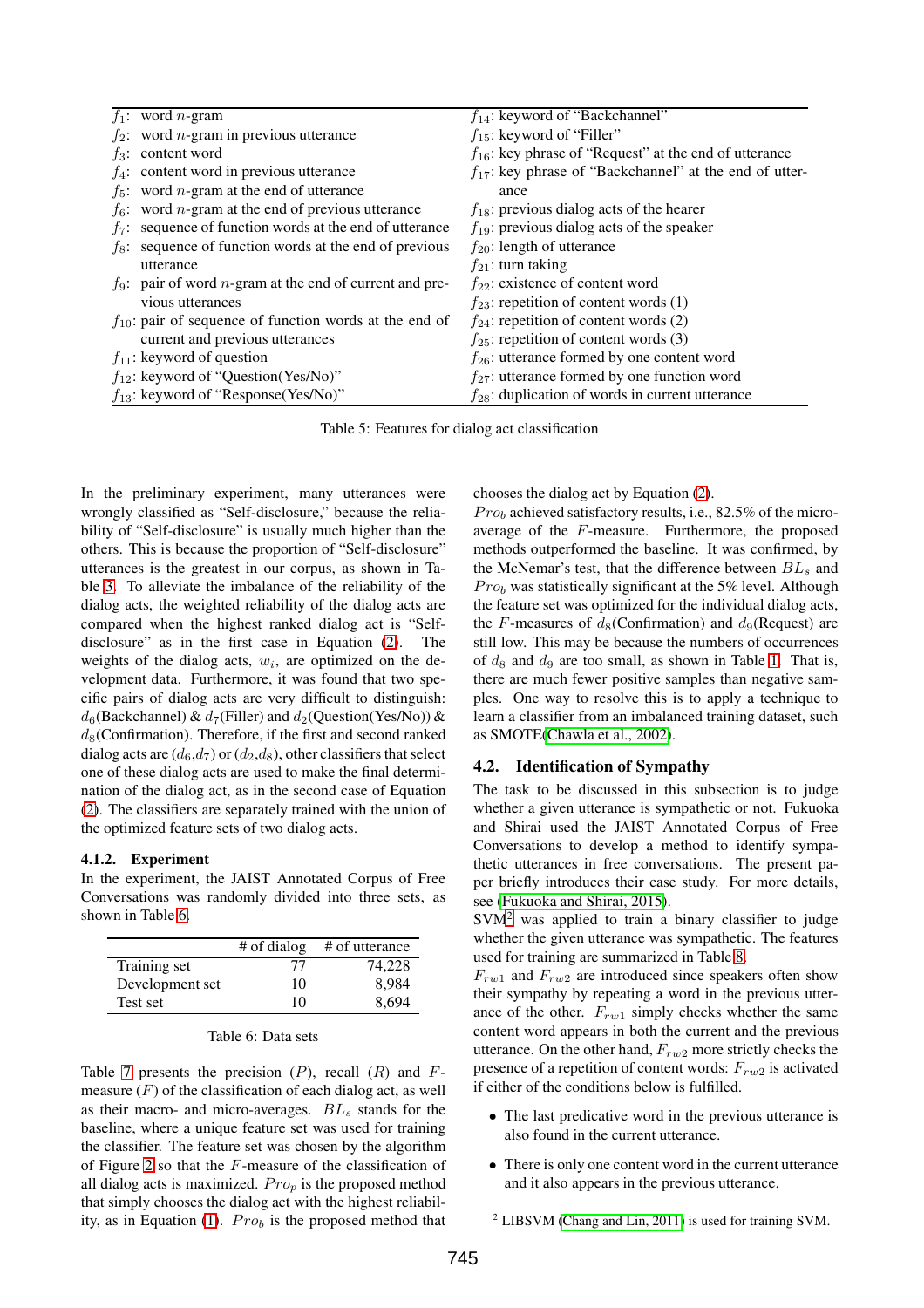|                              |                  | $BL_s$ | $Pro_{p}$ |                  |       |       | Pro <sub>b</sub> |       |       |
|------------------------------|------------------|--------|-----------|------------------|-------|-------|------------------|-------|-------|
|                              | $\boldsymbol{P}$ | R      | F         | $\boldsymbol{P}$ | R     | F     | $\boldsymbol{P}$ | R     | F     |
| $d_1$ Self-disclosure        | 0.851            | 0.951  | 0.898     | 0.852            | 0.953 | 0.900 | 0.859            | 0.949 | 0.901 |
| Question(Yes/No)<br>$d_2$    | 0.762            | 0.745  | 0.753     | 0.754            | 0.751 | 0.752 | 0.760            | 0.753 | 0.756 |
| $d_3$ Ouestion (What)        | 0.787            | 0.672  | 0.725     | 0.807            | 0.689 | 0.743 | 0.797            | 0.706 | 0.749 |
| $d_4$ Response (Yes/No)      | 0.874            | 0.900  | 0.887     | 0.876            | 0.880 | 0.878 | 0.876            | 0.880 | 0.878 |
| $d_5$ Response (Declaration) | 0.819            | 0.772  | 0.795     | 0.818            | 0.812 | 0.815 | 0.811            | 0.839 | 0.824 |
| Backchannel<br>$d_{6}$       | 0.768            | 0.730  | 0.748     | 0.758            | 0.724 | 0.741 | 0.790            | 0.699 | 0.741 |
| Filler<br>$d_{7}$            | 0.608            | 0.412  | 0.491     | 0.607            | 0.399 | 0.482 | 0.627            | 0.553 | 0.588 |
| $d_8$ Confirmation           | 0.634            | 0.318  | 0.424     | 0.678            | 0.265 | 0.381 | 0.687            | 0.276 | 0.394 |
| $d_9$ Request                | 0.724            | 0.214  | 0.331     | 0.773            | 0.173 | 0.283 | 0.643            | 0.184 | 0.286 |
| Macro-average                | 0.759            | 0.635  | 0.672     | 0.769            | 0.628 | 0.664 | 0.761            | 0.649 | 0.680 |
| Micro-average                | 0.819            | 0.819  | 0.819     | 0.821            | 0.821 | 0.821 | 0.825            | 0.825 | 0.825 |

<span id="page-5-0"></span>Table 7: Result of dialog act classification

| $F_{ng}$        | Word unigrams, bigrams, and trigrams of the  |
|-----------------|----------------------------------------------|
|                 | current and previous utterances              |
| $F_{len}$       | Length of utterance                          |
| $F_{tu}$        | Turn taking                                  |
| $F_{r\bar{w}1}$ | Repetition of word $(1)$                     |
| $F_{rw2}$       | Repetition of word (2)                       |
| $F_{rc1}$       | Repetition of semantic class (1)             |
| $F_{rc2}$       | Repetition of semantic class (2)             |
| $F_{da}$        | Dialog act                                   |
| $F_{end}$       | Sequence of function words at the end of ut- |
|                 | terance                                      |

<span id="page-5-1"></span>Table 8: Features for identification of sympathy

 $F_{rc1}$  and  $F_{rc2}$  are similar to  $F_{rw1}$  and  $F_{rw2}$ , but not the repetition of the word but of the semantic class or concept derived from the Japanese thesaurus *Bunruigoihyo* (NIN-JAL, 2004) is considered.

Combination features, i.e., arbitrary pairs of the features in Table [8,](#page-5-1) are also used for training.

Since the numbers of the word *n*-gram feature  $(F_{na})$  and of combination features are extremely high, a simple feature selection procedure is introduced. The correlation between a sympathy class and a feature  $f_i$  is measured by its  $\chi^2$ value. Th word  $n$ -gram feature and combination feature are discarded when  $\chi^2$  is less than certain thresholds  $T_{ng}$ and T*comb*, respectively. These thresholds are optimized on the development data.

In the experiment, the utterances with the "Sympathy" tag are regarded as sympathetic, while the utterances with the "Antipathy" and "Neutral" tags are regarded as nonsympathetic. The JAIST Annotated Corpus of Free Conversations is divided into training, development, and test data, as shown in Table [6.](#page-4-1) In addition, since the number of sympathetic utterances is small, as shown in Table [4,](#page-2-2) a balanced dataset including the same number of positive and negative samples was also used for evaluation. It was made by keeping all positive samples and randomly choosing an equal number of negative samples for the training, development, and test datasets.

Tables [9](#page-5-2) and [10](#page-5-3) show the precision  $(P)$ , recall  $(R)$  and  $F$ -measure  $(F)$  of the imbalanced (original) and balanced

| Baseline $(F_{nq})$                         | $0.23$ $0.11$ $0.15$ |  |
|---------------------------------------------|----------------------|--|
| (Fukuoka and Shirai, 2015)   0.28 0.13 0.18 |                      |  |

Table 9: Results of sympathy identification on imbalanced data

<span id="page-5-2"></span>

| Baseline $(F_{nq})$                         | 0.80 | $0.73$ 0.76 |  |
|---------------------------------------------|------|-------------|--|
| (Fukuoka and Shirai, 2015)   0.81 0.76 0.80 |      |             |  |

<span id="page-5-3"></span>Table 10: Results of sympathy identification on balanced data

datasets. The baseline system is the classifier trained with only the word *n*-gram feature  $(F_{nq})$ . In both the balanced and imbalanced datasets, Fukuoka's method outperformed the baseline. However, the performance on the imbalanced dataset was not good. Note that the identification of sympathetic utterances in our corpus is very difficult since the positive samples are much fewer than the negative samples. Through an error analysis, we found a few major causes of errors. First, errors often crop up when a previous utterance is long and consists of several sentences. Even when a speaker talks for a long time, the hearer may show sympathy with only one sentence of the many sentences spoken by the speaker. The current system extracts the features from the previous (long) utterance, but most of them are irrelevant to sympathy identification. As a result, too many irrelevant features cause classification errors. Second, many false negative errors are caused by the feature F*end*, which is a typical sentence-end expression that indicates the sympathy of a speaker. However, such sentence-end expressions do not always appear in sympathetic utterances. Especially, an utterance including this feature is not sympathetic when it and its previous utterance are short. In such a case, the number of extracted features is small and the feature F*end* causes the misclassification of a non-sympathetic utterance as sympathetic.

#### 5. Conclusion

In this paper, we introduced the JAIST Annotated Corpus of Free Conversations. It was the corpus of the free conversa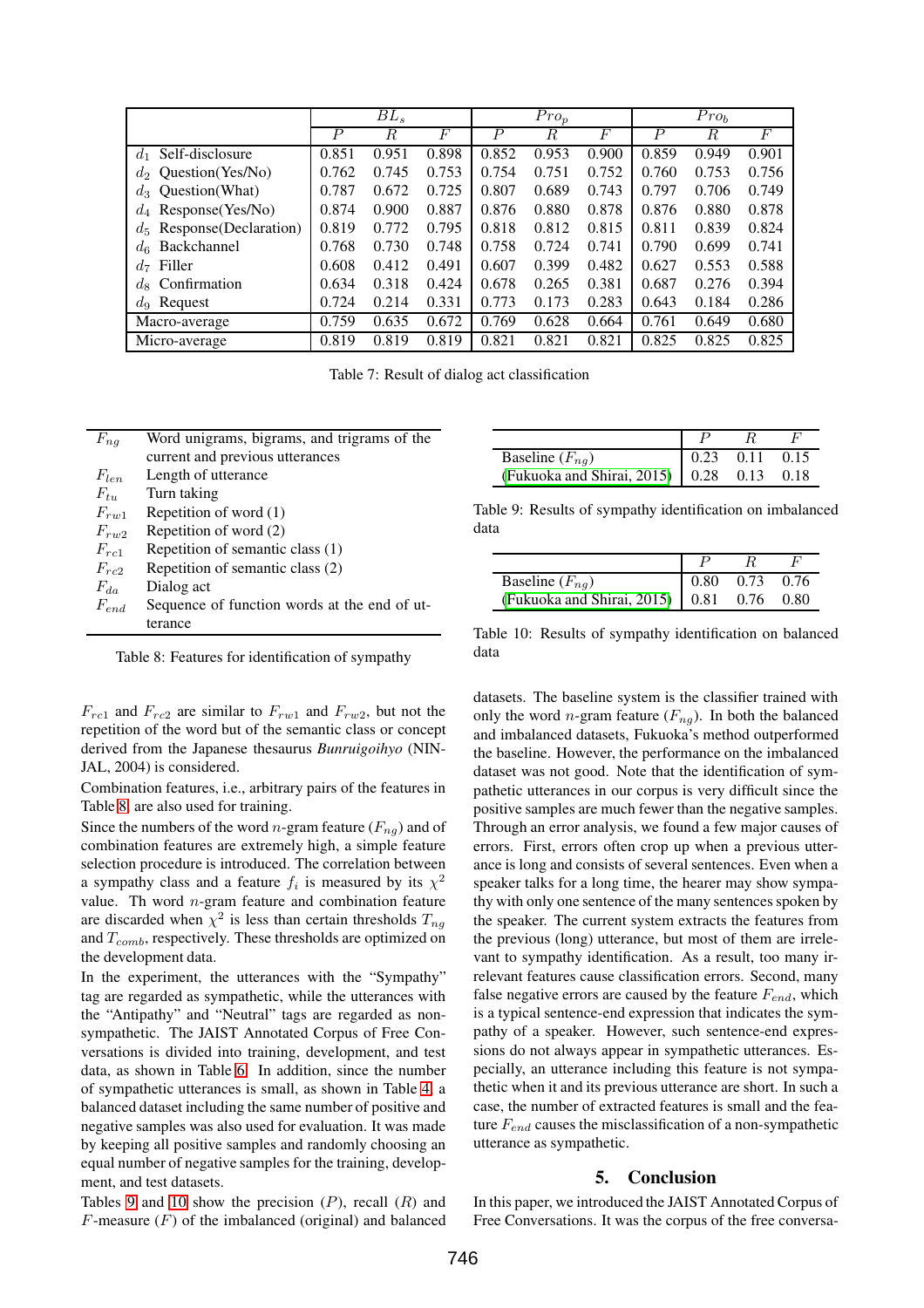tions between two participants. It was manually annotated with two kinds of linguistic information: a dialog act and a sympathy tag. Our corpus is the first annotated corpus of free conversations in Japanese that is publicly available. It is distributed by the non-profit organization *Gengo Shigen Kyokai* (literally "Language Resources Association")[3.](#page-6-21) Furthermore, two case studies of this corpus (a classification of the dialog acts and an identification of sympathy) were also presented.

In the future, we plan to enrich the annotation of this corpus with two additional tags: topic shift and subjectivity. A topic shift tag for a conversation may be useful for a study of a dialog control manager in a free conversation system. Another additional piece of information is the subjectivity of the content of the utterance. In general, a subjective utterance reflects more the feeling or emotion of the speaker than an objective utterance. Subjectivity may be an important clue to make a conversation between a user and a system smooth and natural.

## 6. Bibliographical References

- <span id="page-6-11"></span>Anderson, C. and Keltner, D. (2002). The role of empathy in the formation and maintenance of social bonds. *Behavioral and Brain Sciences*, 25(1):21–22.
- <span id="page-6-20"></span>Chang, C.-C. and Lin, C.-J. (2011). LIBSVM : A library for support vector machines. *ACM Transactions on Intelligent Systems and Technology*, 2(3):Article 27.
- <span id="page-6-18"></span>Chawla, N. V., Bowyer, K. W., Hall, L. O., and Kegelmeyer, W. P. (2002). SMOTE: Synthetic minority oversampling technique. *Journal of Artificial Intelligence Research*, 16:321–357.
- <span id="page-6-5"></span>Core, M. G. and Allen, J. F. (1997). Coding dialogs with the DAMSL annotation scheme. In *Working Notes of the AAAI Fall Symposium on Communicative Action in Humans and Machines*, pages 28–35.
- <span id="page-6-9"></span>Cortes, C. and Vapnik, V. (1995). Support-vector networks. *Machine Learning*, 20:273–297.
- <span id="page-6-17"></span>Fan, R.-E., Chang, K.-W., Hsieh, C.-J., Wang, X.-R., and Lin, C.-J. (2008). LIBLINEAR: A library for large linear classification. *The Journal of Machine Learning Research*, 9:1871–1874.
- <span id="page-6-15"></span>Fujimura, I., Chiba, S., and Ohso, M. (2012). Lexical and grammatical features of spoken and written Japanese in contrast: Exploring a lexical profiling approach to comparing spoken and written corpora. In *Proceedings of the VIIth GSCP International Conference: Speech and Corpora*, pages 393–398.
- <span id="page-6-19"></span>Fukuoka, T. and Shirai, K. (2015). Identification of sympathy in free conversation. In *Proceedings of the 29th Pacific Asia Conference on Language, Information and Computation*, pages 1–9.
- <span id="page-6-16"></span>Fukuoka, T. and Shirai, K. (2017). Dialog act classification using features intrinsic to dialog acts in an open-domain conversation. *Journal of Natural Language Processing*, 24(4):523–546. (in Japanese).
- <span id="page-6-4"></span>Godfrey, J. J., Holliman, E. C., and McDaniel, J. (1992). SWITCHBOARD: Telephone speech corpus for research

and development. In *Proceedings of the IEEE Conference on Acoustics, Speech, and Signal Processing*, volume 1, pages 517–520.

- <span id="page-6-12"></span>Higashinaka, R., Dohsaka, K., and Isozaki, H. (2008). Effects of self-disclosure and empathy in human–computer dialogue. In *Proceedings of the Spoken Language Technology Workshop*, pages 109–112.
- <span id="page-6-1"></span>Higashinaka, R., Imamura, K., Meguro, T., Miyazaki, C., Kobayashi, N., Sugiyama, H., Hirano, T., Makino, T., and Matsuo, Y. (2014a). Towards an open-domain conversational system fully based on natural language processing. In *Proceedings of the 25th International Conference on Computational Linguistics*, pages 928–939.
- <span id="page-6-2"></span>Higashinaka, R., Kobayashi, N., Hirano, T., Miyazaki, C., Meguro, T., Makino, T., and Matsuo, Y. (2014b). Syntactic filtering and content-based retrieval of Twitter sentences for the generation of system utterances in dialogue systems. In *Proceedings of the 5th International Workshop on Spoken Dialog Systems*, pages 113–123.
- <span id="page-6-7"></span>Isomura, N., Toriumi, F., and Ishii, K. (2009). Autotagging method for evaluating non-task-oriented dialogue agent. *The Transactions of the Institute of Electronics, Information and Communication Engineers A*, 92(11):795–805.
- <span id="page-6-0"></span>Libin, A. V. and Libin, E. V. (2004). Person–robot interactions from the robopsychologists' point ofview: The robotic psychology and robotherapy approach. In *Proceedings of the IEEE 92*, volume 92, issue 11, pages 1789–1803.
- <span id="page-6-8"></span>Meguro, T., Higashinaka, R., Sugiyama, H., and Minami, Y. (2013a). Dialogue act tagging for microblog utterances using semantic category patterns. *IPSJ SIG Technical Report*, 2013-SLP-98(1):1–6. (in Japanese).
- <span id="page-6-10"></span>Meguro, T., Minami, Y., Higashinaka, R., and Dohsaka, K. (2013b). Learning to control listening-oriented dialogue using partially observable Markov decision processes. *ACM Transactions on Speech and Language Processing (TSLP)*, 10(4):Article 15.
- <span id="page-6-13"></span>Minami, Y., Higashinaka, R., Dohsaka, K., Meguro, T., and Maeda, E. (2010). Trigram dialogue control using POMDPs. In *Proceedings of the Spoken Language Technology Workshop, IEEE*, pages 336–341.
- <span id="page-6-14"></span>Sekino, T. and Inoue, M. (2010). Fine-grained dialog tagging of utterances. In *Tohoku-Section Convention of Information Processing Society of Japan, 10-6-B3-2*. (in Japanese).
- <span id="page-6-6"></span>Shriberg, E., Dhillon, R., Bhagat, S., Ang, J., and Carvey, H. (2004). The ICSI meeting recorder dialog act (MRDA) corpus. In *Proceedings of 5th SIGDIAL Workshop on Discourse and Dialogue*, pages 97–100.
- <span id="page-6-3"></span>Stolcke, A., Ries, K., Coccaro, N., Shriberg, E., Bates, R., Jurafsky, D., Taylor, P., Martin, R., Ess-Dykema, C. V., and Meteer, M. (2000). Dialogue act modeling for automatic tagging and recognition of conversational speech. *Computational Linguistics*, 26(3):339–373.

## 7. Language Resource References

<span id="page-6-21"></span><sup>3</sup> http://www.gsk.or.jp/en/catalog/gsk2017-b/